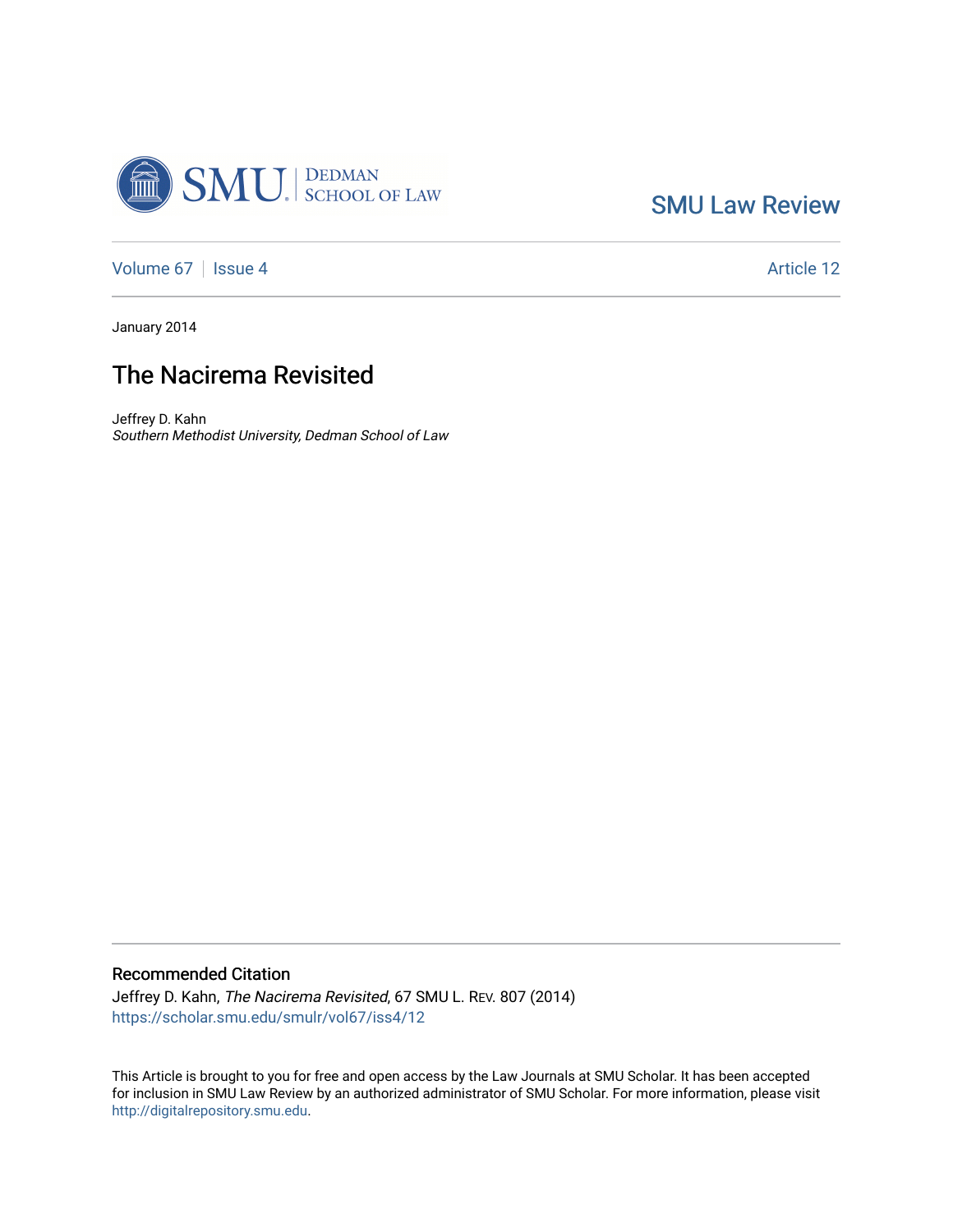# THE NACIREMA REVISITED

*Jeffrey Kahn\**

*'Tis an unweeded garden, That grows to seed; things rank and gross in nature Possess it merely*. 1

IN 1956, anthropologist Horace Miner published the article for which<br>he is best known, *Body Ritual among the Nacirema*.<sup>2</sup> This short but<br>groundbreaking essay described rituals practiced by a fascinating<br>people whom Profe N 1956, anthropologist Horace Miner published the article for which he is best known, *Body Ritual among the Nacirema*. 2 This short but groundbreaking essay described rituals practiced by a fascinating Canadian Cree, the Yaqui and Tarahumare of Mexico, and the Carib and Arawak of the Antilles."3 Notwithstanding his focus on the microcosm of individual habits and customs, Miner sought to make a larger point. He concluded the work with a quote from the great Bronislaw Malinowski about the value of studying lesser developed societies:

Looking from far and above, from our high places of safety in the developed civilization, it is easy to see all the crudity and irrelevance of magic. But without its power and guidance early man could not have mastered his practical difficulties as he has done, nor could man have advanced to the higher stages of civilization.<sup>4</sup>

Almost sixty years have passed since Miner's observations from "our high places of safety in the developed civilization." Miner died in 1993, after a distinguished career teaching at the University of Michigan and researching in the field, primarily in Nigeria, Morocco, and Algeria.<sup>5</sup> (Among his best known works was his 1953 study, *The Primitive City of Timbuctoo*). But his obituary notice remarked that, with regard to his work on the Nacirema, "Miner regularly received letters from curious readers who wanted to know more about this fascinating and exotic group."6

Inspired by Miner's work and based on close-quarters fieldwork, this essay revisits the strange world of the Nacirema. Two of the more "legal" features of their society are explored: (1) what might be termed the higher-order constitutional design of their society, and (2) the mechanisms of day-to-day maintenance of their social order. In conclusion, I note a strange characteristic of the Nacirema: although they believe that their own socio-legal order can, and should, be transplanted into liminal societies, they resist such transfers in the other direction. Regardless of one's interest in the Nacirema as a people, their experiments with the structure and order of their society are worth our attention. A system that has worked quite well for them (at least, many of them), may not be so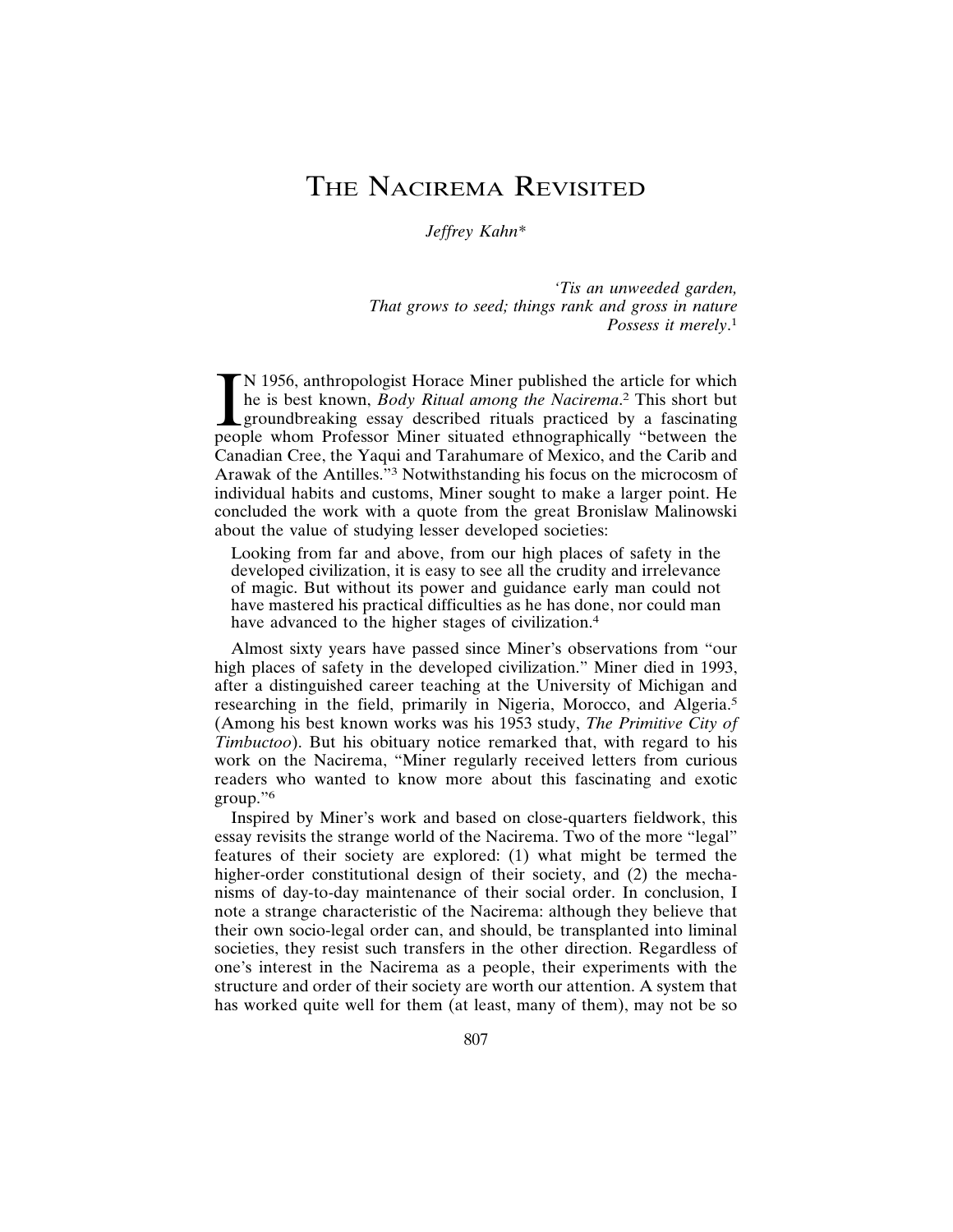easily transplanted as some might think. Why this should be is of academic as well as practical importance and worth continuing study.

#### I. CONSTITUTIONAL DESIGN

The reader is strongly encouraged to consult Miner's still authoritative study at 58 *American Anthropologist*. Miner described Nacirema culture as "characterized by a highly developed market economy which has evolved in a rich natural habitat."7 Trade was first based on cash crops increasingly reliant on labor-intensive farming methods.<sup>8</sup> Slavery supplied that labor.9 Although no longer practiced, its demographic effects remain profound and still may be perceived in differentials measurable along many socio-economic variables.<sup>10</sup>

Despite, or perhaps because of this origin, the Nacirema embrace a founding mythology based on the importance of human freedom and equality. The first Nacirema did not perceive the oddity so clear to us of holding such ideals in a slave-supported economy. In fact, a great many felt called to defend the practice, "with whatever weapons freemen can lay their hands on, and to carry high the banners of the free, whatever may betide."<sup>11</sup>

In addition to slavery, social growth was also propelled by the Nacirema's belief in their divine entitlement to the lands of neighboring peoples.12 This view (the founding mythos of freedom and equality again notwithstanding) justified the slaughter and subjugation of these neighbors, the destruction of their cultures, and the seizure of their lands. The Nacirema seem strangely blind to these transgressions against other peoples and cultures.<sup>13</sup>

Thus, the Nacirema seem to manage an incongruous relationship between their myths and their might. Beyond these ideologies, the Nacirema (who possess a written language) have committed their socio-legal organizational principles to a sacred text. Its sacred quality—although disputed by some scholars of the Nacirema—is evidenced by both extrinsic and intrinsic factors that make it highly resistant to change.

The text was composed in secret by the Great Men of Nacirema prehistory. These Great Men are revered in popular culture, although most Nacirema know little about them beyond their iconic, almost deified status and a few tall tales that become more difficult to separate from the historical record with the passage of time. Yet an increasingly popular view demands that the sacred text be interpreted just as it would have been understood in the social milieu of the Great Men themselves.14 This is despite the fact that, even in the hands of the most able Nacirema wise men, the historical record appears to be quite ambiguous, if not malleable.

The text itself contains no overt mention of slavery (just as it does not mention conquest), but careful readers may discern oblique references.<sup>15</sup> The text makes only one explicit reference to equality.16 This relatively late addition has been the subject of intense debate and, just as often,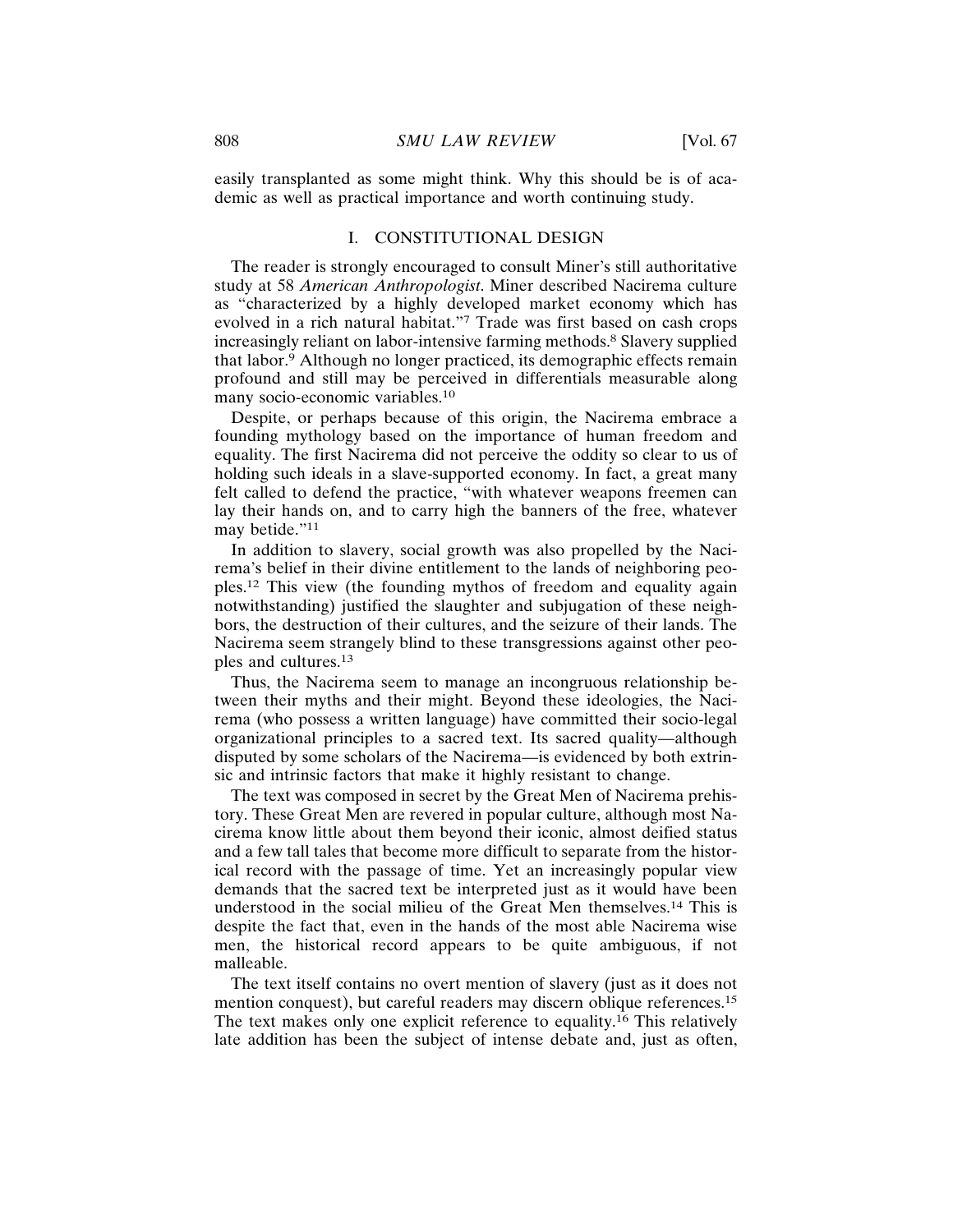limiting interpretations. For instance, it has been deemed irrelevant to many of the forms of inequality that pervade Nacirema society. In any event, its inclusion in the sacred text appears to have only partially and gradually ameliorated some of the baseline inequalities in the society traceable to past slavery, archaic gender norms, and the continuing hyper-stratification of property regimes.

The sacred text establishes a triumvirate of rulers who govern simultaneously. Some, but not all, of these rulers are chosen by the people. Two of the three ruling bodies are corporate in form, while the third is a king figure who sits atop a pyramid of assistants of varying fealty. While this complexity might seem unwieldy, it appears to be helped along by a belief that the rulers and ruled all operate under divine providence. Seldom is a ruler heard to speak who does not invoke the deity's will and blessings for the society. Further field research is necessary to determine how, if at all, Nacirema oratory reflects the influence of these beliefs on action.

Each power center is allocated a large stone palace. These are heavily guarded. Although each palace is considered a house of the people, open to all, very few Nacirema are allowed unhindered access. There is a strange parallel here with the work of these bodies. Their commands (and the process by which these are generated) are deemed the treasure of all, and all are expected to be bound by their proclamation. But few understand the esoterica of what is produced in each palace, let alone how the public spectacle of its production is influenced by what occurs behind the palaces' many closed doors and secret chambers.

In tribute to their status, the triumvirate and their senior-most advisors are given many social and financial advantages unavailable to ordinary Nacirema, some of which continue long after they depart their offices. This may seem contrary to the mythos of equality, especially since these leaders seem least in need of any public subsidy in comparison to the common folk. But the Nacirema seem to tolerate it. Indeed, field research reveals that few members of the society completely understand the different rituals for the triumvirate's selection nor care to participate in them with any regularity.<sup>17</sup>

The first set of rulers mentioned in the text is a corporate collective of elders. Their regular selection is organized around their affiliation with one of two main social factions. These are symbolized by different animals (neither one, oddly enough, indigenous to the region). The selection process requires special ceremonies not mentioned in the sacred text. Indeed, historians of the early Nacirema suggest that such factions were discouraged by many of the Great Men, but this fact—if fact—has been ignored.18 Wealth, personal or otherwise, is an essential prerequisite in the selection process. Thus, most find such social position unattainable, adding to its mystery and prestige. This extra-governmental ordering also redirects control of much governance into the hands of each faction's own hierarchy of elders. Their decisions often dictate the more formalized public rituals of norm creation with which this body is charged.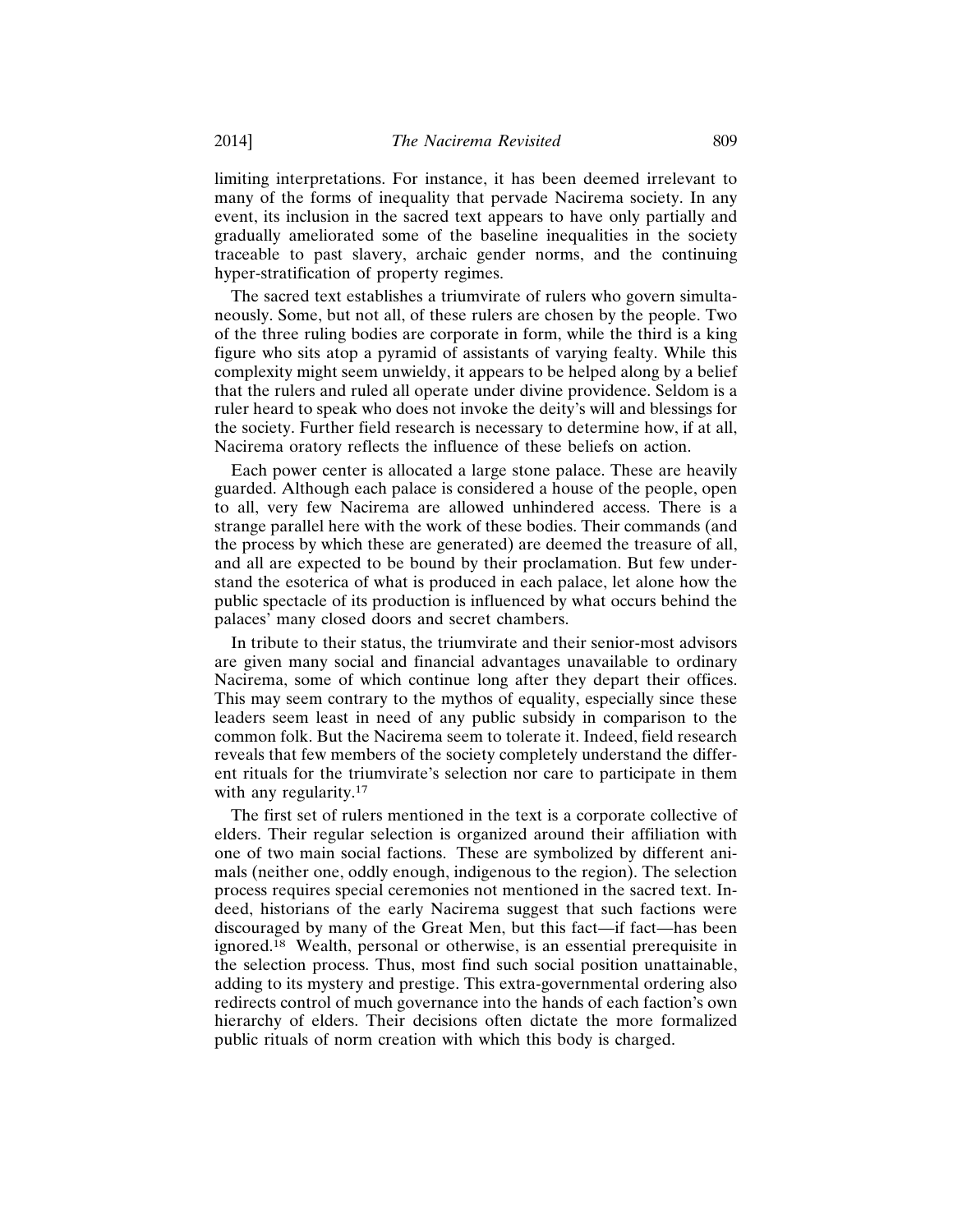The second ruler is a traditional king figure. (There is nothing in the sacred text requiring a male leader, but the alternative would have been considered outlandish by the Nacirema for most of their history, remains insensate for many today, and has yet to occur.) The Nacirema tend to favor for this position those trained in war; most kings were Nacirema warriors in their youth.<sup>19</sup> Although popularly perceived as an office of considerable power—the Nacirema instinctively blame the king for virtually every problem that occurs during his reign—the outside observer must be surprised by just how little the king can do on his own. However, this fact does not seem to stop the king or the elders from frequent proclamations to the contrary. This seems only to increase the general confusion.

The king is chosen through a quadrennial selection described in the sacred text in great detail. This process is heavily influenced by a proceeding organized by the extra-textual animal factions mentioned above, though the text makes no mention of their involvement. Both processes, however, defy common understanding and are unlike any other procedure used in other societies. It appears to grant Nacirema in relatively sparsely populated settlements early, outsized influence over the initial slate of competitors, while those in preferred regions have the power to choose a king unacceptable to a simple majority.

The third body, another collective, is the true source for the rules that govern Nacirema society. It is composed of a quasi-priestly class whose elite are esteemed as the true interpreters of the sacred text. This gives them extraordinary power. They are the only rulers who are not elected, but chosen by agreement of the other two ruling bodies. The priests then rule for life. They are the only rulers who wear a costume (long, black gowns), carry a weapon (wooden mallets), and expect to be addressed by an honorific rather than by reference to their position.

None of these characteristics is to be found in the sacred text (indeed, the exclusive power to interpret the sacred text is one that the priests bestowed on themselves), but they are nevertheless accepted by the Nacirema almost without question.20 The young, particularly those who train to be scribes, champions, and lawgivers themselves, are taught to revere the priests through a process of acculturation and training that revolves around the study of their many sacred decrees. On occasion, the highest order priests have even been known to decide who should be given positions in the other ruling bodies.<sup>21</sup>

Sometimes the other palaces, or the people themselves, challenge the high priests' rule. Angered by an interpretation of the sacred text, they may engage in massive resistance, ignoring or circumventing priestly decrees that would be unquestioned in other instances.22 The most prominent instances of this recalcitrant behavior are associated with priestly decrees seeking to remedy the after-effects of slavery in Nacirema society.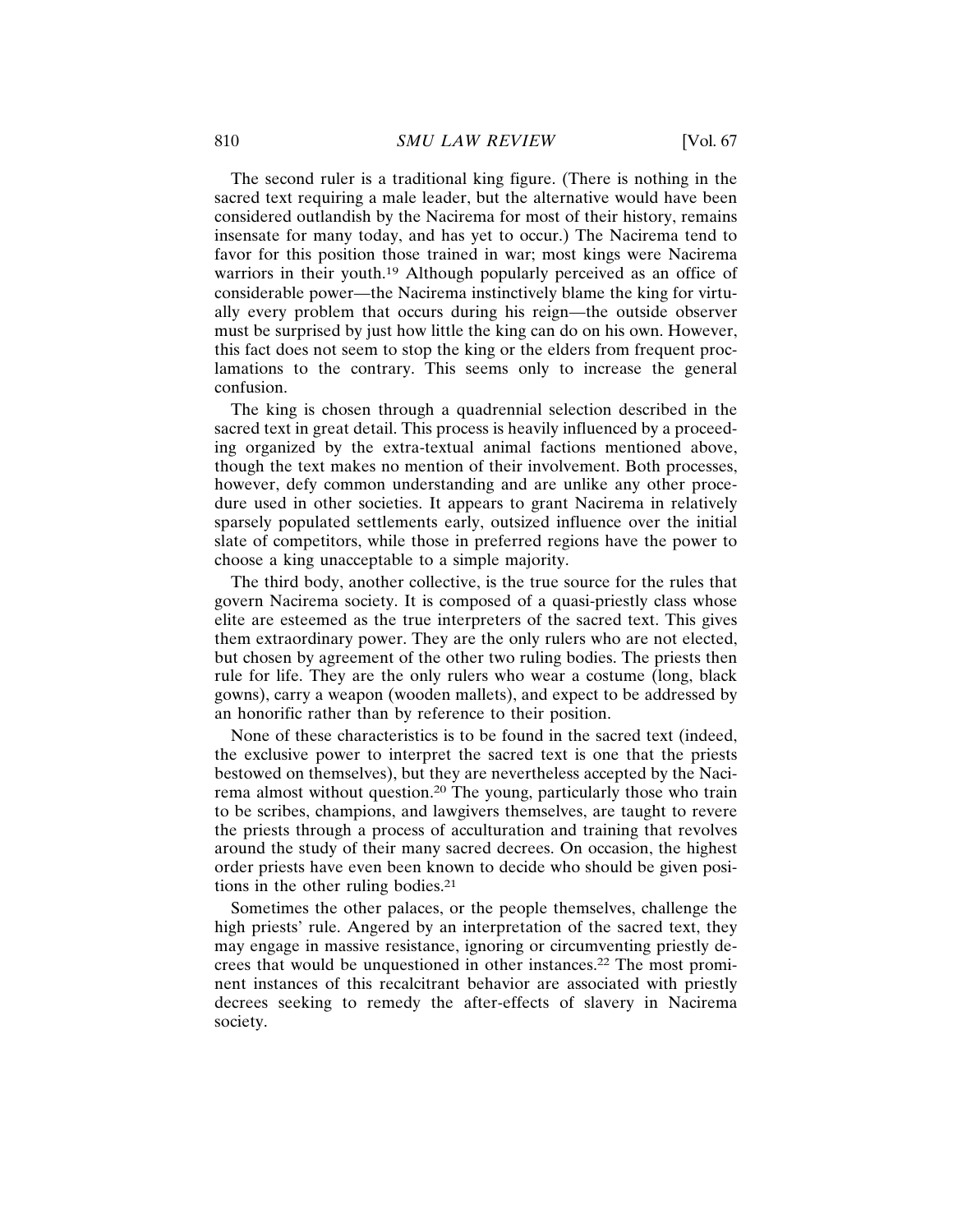Other times, resistance may come from officials lower in the society. On some issues, at least, there appears to be an almost cyclical disregard for decrees. Consider, for example, repeated decrees by the high priests that prohibit practices tending to hurt the poor (whom wealthier Nacirema tend to avoid and sometimes seem even to fear) by banishing them from public places. This disturbing feature of Nacirema social organization is telling, for as Gandhi noted, "A nation's greatness is measured by how it treats its weakest members."

Here one perceives what appears to be a certain *déjà vu* feature to the cycle of sacred decrees: the newer decrees remind the reader of the older ones, which were essentially the same, but seem not to possess any discernible long-term effect.23 Social fears seem simply to overwhelm ordinary Nacirema respect for their priests, who then must return to the same matters in future decrees about the same issue. Little mention of this cycle is made in the decrees themselves, perhaps out of anxiety that the whole decree-issuing edifice rests on Nacirema respect for this power of the priesthood. Since their power is without firm foundation in the sacred text itself, the high priests appear to be institutionally cautious not to over-employ it.

In short, the Nacerima proudly perceive themselves to be broadly democratic in their social organization. Their texts and myths certainly both point in that direction. In reality, however, perhaps only a plurality understand their system of government, fewer care to participate in it, a minority can seat the king, and the unelected high priests rule for life. Governance is not infrequently administered by this priesthood and by officials chosen through arcane rituals controlled by special groups. The Nacirema, like most societies, venerate their past but with a rather shallow understanding of it. This combination seems to generate a certain stability for a society that is otherwise marked by high levels of inequality that, while decreasing along some social and economic dimensions, increases along others.

### II. MAINTAINING SOCIAL ORDER

The sacred text enshrines certain rituals that the Nacirema believe protect them from social harm. For example, Nacirema accused of some transgression against the community may insist on the judgment of neutral neighbors, who meet in secret to decide the fate of the accused after a ritual of public orations by champions for each side.24 This ritual will be discussed further below.

Another ritual found in the sacred text requires constables to obtain the permission of lower-level priests before intruding into a Nacirema home or private spaces.<sup>25</sup> In addition, the high priests have added other protections not found in the sacred text. For instance, the constable must utter a special magic phrase before seizing and questioning a suspected wrongdoer.26 Field research indicates that the mantra's imposition may only tend to kindle the imagination of constables to employ methods of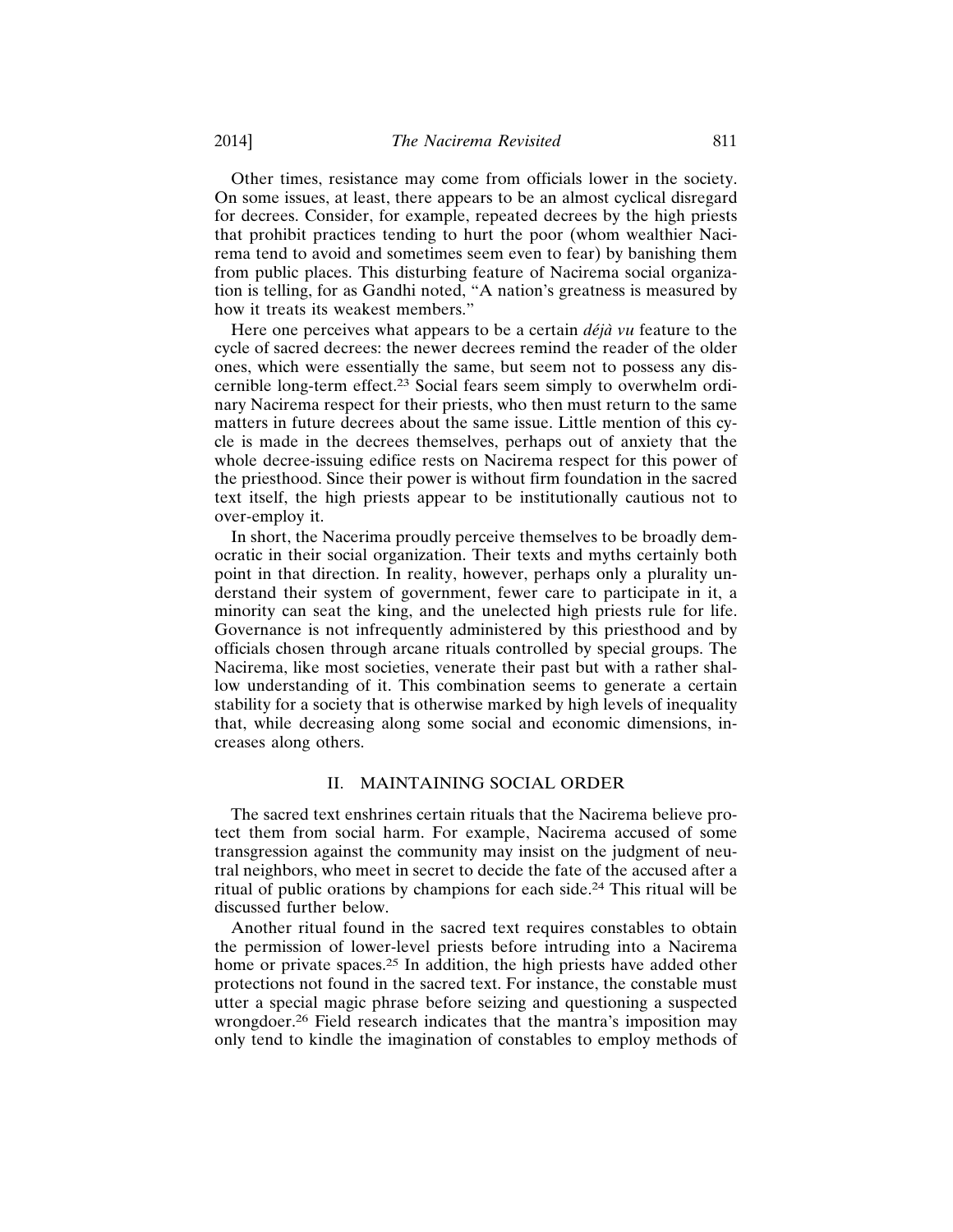interrogation (or sequence those methods in ways) that more advanced societies might consider grueling or degrading. But the Nacirema believe, or at least their priesthood have decreed, that this spell will prevent any undeserved harm from befalling the recipient.<sup>27</sup>

Such beliefs may seem strange to us. Of course, we have the benefit of our more scientific study of the nature of false confessions and the primitive nature of such interrogations. So we must not judge the Nacirema out of their social context. In Nacirema society, constables are entrusted with the enforcement of voluminous codices containing thousands of transgressions ranging from the great ones found in all social orders (e.g. murder) to the very small and strange (such as public sleeping).<sup>28</sup> Even a greatly admired Nacirema champion, and later high priest, noted that "[w]ith the law books filled with a great assortment of crimes, a prosecutor stands a fair chance of finding at least a technical violation of some act on the part of almost anyone."29 And as one field researcher observed, the trend is toward "overlapping crimes, such that a single criminal incident typically violates a half dozen or more prohibitions. . . . [Nacirema] legislatures regularly add to criminal codes, but rarely subtract from them. In a world like that, lists of crimes in statute books must bear only a slight relation to the conduct that leads to a stay in the local house of corrections."30

Such a large compass may seem hard to explain in a society that expects its members not only to abide by all of its rules, but to feel a sense of shared responsibility for their promulgation. Yet the constable is granted a special power that makes his work appear almost like a game. He is allowed, if not encouraged, to pretend to seek to enforce some insignificant, easily violated part of one of the many codes (every Nacirema constable has his favorites, but especially popular is the code governing daily migrations between home, work, and play—the Nacirema love to move about and spend much time doing so). Having gained a toehold on this pretext, he then searches for evidence of more serious transgressions about which he lacks evidence enough to satisfy one of the lower priests but that his hunches (or prejudices) assure him can be found. So long as some minor malefaction can later be identified that warranted a stop (and one almost always can be found), no one bothers with the constable's actual motive.31 The Nacirema seem to tolerate this sleight-of-hand as long as the social order seems reasonably well-preserved by it. Perhaps another factor is that, empirically, the burdens of this practice tend to be imposed disproportionately on marginalized social groups.

A word now about the public trial ritual already mentioned. Many of the ritual's adversarial characteristics are enshrined in the sacred text. One could be forgiven the misperception, shared by the Nacirema themselves, that it is based on an equality of arms between accuser and accused maintained by a neutral magistrate who referees the contest between them. Neophyte champions, priests, even constables, are taught this myth, and it retains its central place in Nacirema conceptions of their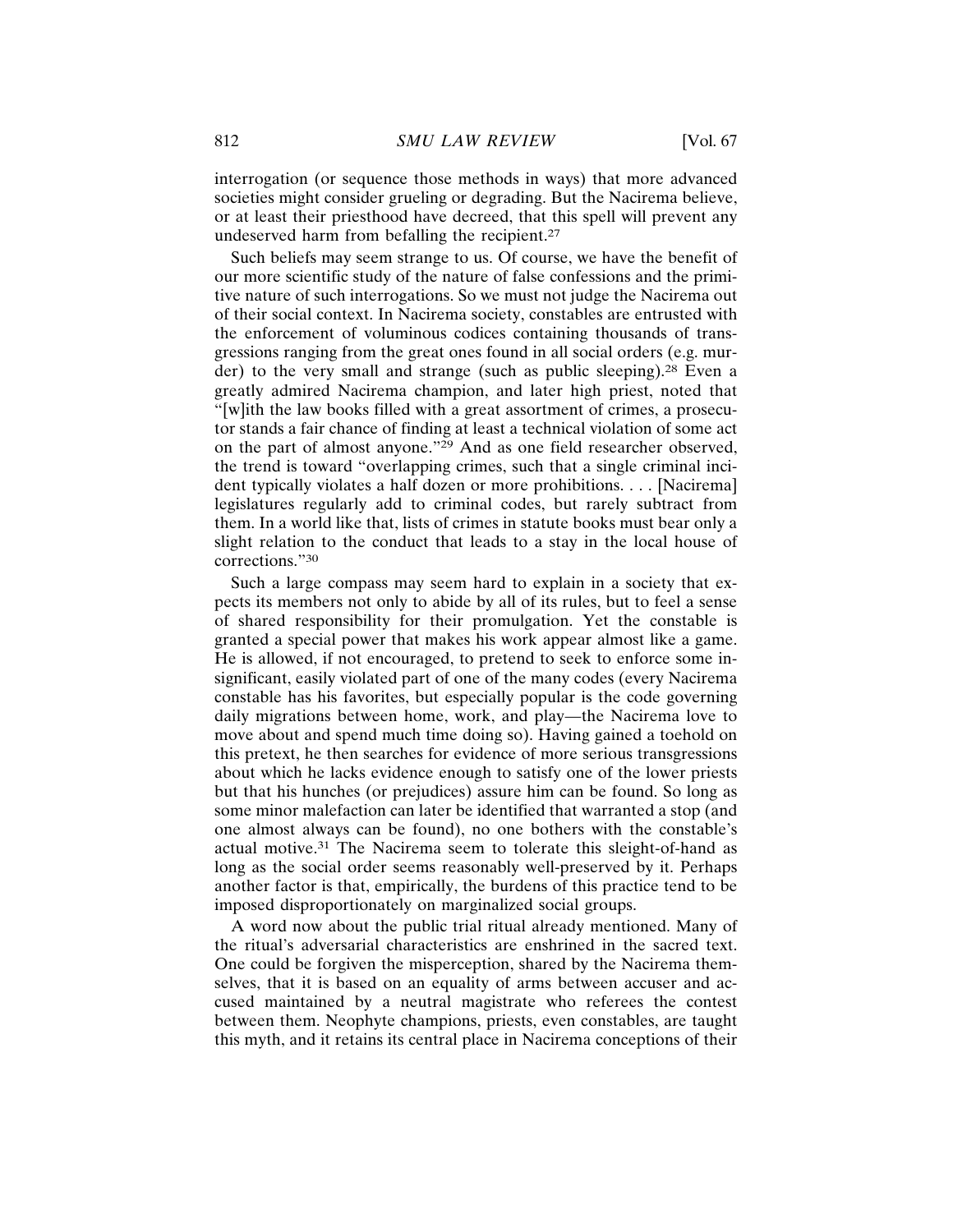social order.<sup>32</sup> The lay population consumes a steady diet of literature and theater in which such institutions are seen to achieve great feats of justice attributed to the nature of the adversarial procedures themselves.

Oddly, this tableau of justice is rarely experienced in reality. According to one Nacirema priest, the vast majority of defendants subject themselves to a different system than the one described in the constitutional text, and one not foreseen by it.33 As another Nacirema priest observed, "A Martian anthropologist, sent to observe criminal justice . . . but lacking access to our textbooks, would have relatively little to say about trials."34

Instead, most defendants make due with what the first priest himself described as a "brief formal procedure" over which the priests preside that certifies an agreement to forego the trial ritual in exchange for a reduced punishment. The procedure that replaces the trial is intended more to close the period of uncertainty about the defendant's fate than to decide legal issues or weigh conflicting evidence.35 This veneer covering the sacred text's prescribed process "obscures what can be an invisible, but elaborate and lengthy process of adjudication of the defendant's guilt. This process is rarely governed by formal legal standards, other than the basic definitions of offenses, and the procedures by which it operates are not usually written down anywhere. But it is this process that our alien anthropologist would surely identify as the actual adjudication process for criminal cases."<sup>36</sup>

This reality looks quite a bit different than the ideal described in the law and imbibed by the young who study in hopes of becoming great champions and priests themselves.37 As one priest recently argued, the "suggestion that a plea bargain is a fair and voluntary contractual arrangement between two relatively equal parties is a total myth: it is much more like a 'contract of adhesion' in which one party can effectively force its will on the other party."38 There is here, as elsewhere in Nacirema society, a stark disparity between the law's effects and enforcement that varies according to wealth (often covariant with race), despite a wellknown admonition popular in that society not to ration justice.39 The Nacirema believe in severe punishments, including death (quite unusual even in less civilized societies), and these stakes serve a certain unspoken coercive role in the actual way the system works.40 The Nacirema imprison more of their people than any other comparable society.41 This may explain why they expend roughly the same amount of money for their entire judicial branch of government as for their prisons alone.<sup>42</sup>

A word should be said about the way Nacirema view their law in threatening times. Of course, every society faces pressure to ignore the counsel of its better angels when danger draws near. The Nacirema are no more immune to this human phenomenon than other societies, though they tend to believe otherwise. It is their insistence that they are exceptional that draws the puzzlement of the social scientist and scholar. An example may be found in the strangely permeable boundary that the Na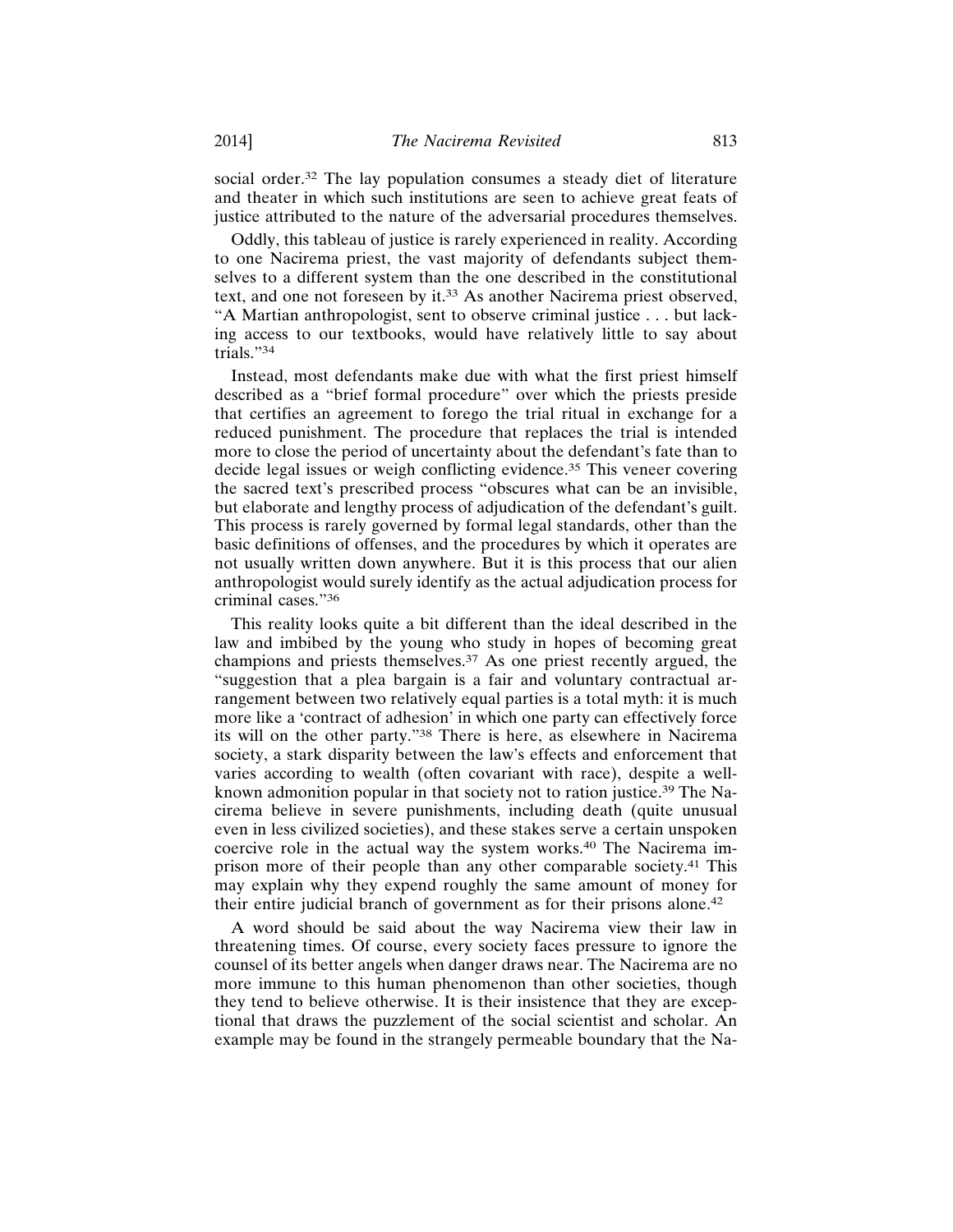cirema have developed between their laws in times of peace and in times of war. It appears to be important to Nacirema society to make a sharp distinction between these two times, while insisting that law remains a bulwark protecting everyone at all times.

Upon closer inspection, however, this appears to be primitive mythologizing similar to the equality myth and fair trial myth discussed above. While important for cultural reasons, this belief does not reflect the reality of Nacirema society. Not long ago, the Nacirema suffered a surprise attack from unforeseen enemies that killed thousands and shook the social order by exposing its vulnerability. It took relatively little time before the Nacirema appear to have engaged in torture with a frequency that belies the absolute prohibition of the practice expressed in their laws and those of the most advanced nations.<sup>43</sup> Nacirema courts refuse to hear complaints alleging torture, whether filed by enemies of the Nacirema, neutrals, or even their own citizens.44 Strangely, the priesthood seemed to concede the possibility that the injuries alleged may be true, while at the same time insisting that they must not be asked to remedy them. Why they did not exercise their special prerogative to render justice is unclear. But special deference to Nacirema warriors may be a partial explanation, as anxiety that the warriors will ignore the judges has been a recurring them in their past, dating at least to the slave era.<sup>45</sup>

It is also worth noting that although the Nacirema hold their trial rituals in high esteem, they have been reluctant to permit access to them in what may be called "special" cases. Those suspected of complicity with the enemies of the Nacirema tend to be held in special prisons controlled by Nacirema warriors or other tribes and refused access to normal judicial forums or champions to speak for them. They may be held for years at a time, and subject to quite barbaric treatment, before being processed through the plea-bargain system described above or convicted of offenses quite different than those originally alleged against them.

Most Nacirema, again notwithstanding their professed high regard for justice and the rule of law, do not seem to care much about these cases. Astonishingly, they exhibit a rather blithe disregard even for measures to curtail their freedom of movement (which many take for granted) without any oversight even by the lowest level priests.46 Further field work is required to determine whether this cognitive dissonance is related to the previously noted low levels of participation in leadership selection.

Of course, one might understand a disinclination to open Nacirema courts to enemies captured abroad. Indeed, the Nacirema appear little different from other societies in insisting on the detention and trial of such enemies in forums quite different than those reserved for domestic transgressions. Oddly, however, the permeable boundary appears here, too. Sometimes, enemies may be captured on a battlefield or kidnapped from their enemy camps by Nacirema warriors before transport for appearances before priests in the homeland. During this time, they are subjected to intensive and (some suspect, brutal) interrogation.<sup>47</sup>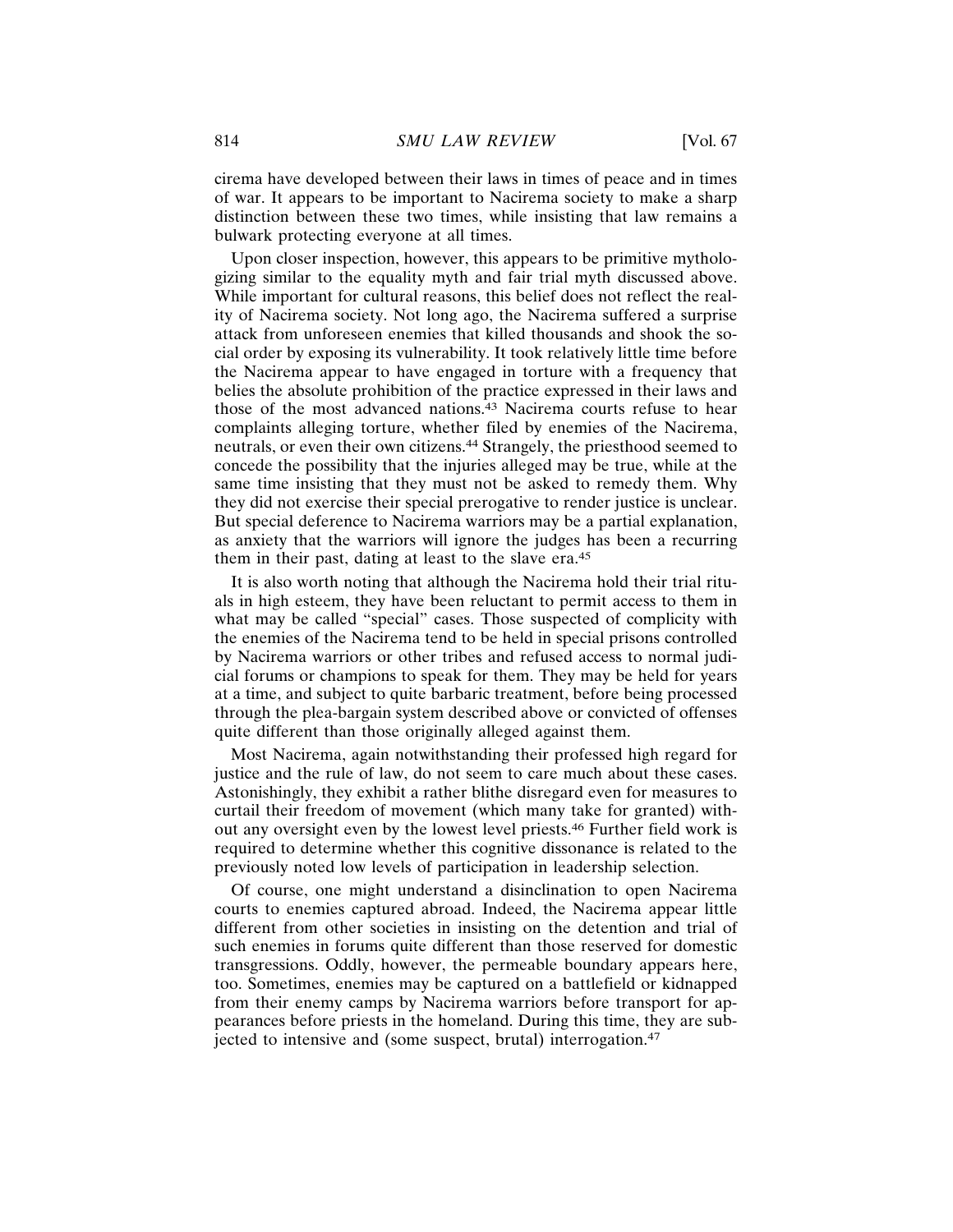### III. CONCLUSION

The thick descriptions of anthropological discourse can seem too critical at times. Students of human nature habitually compare other societies to their own and tend to find them wanting. Indeed, one prominent Nacirema priest himself noted his "dismay that [critical observers of the Nacirema] have allowed the pursuit of perfection in criminal justice to become the enemy of the good."48 It is worth noting a few extraordinary qualities of the Nacirema social order by way of conclusion.

First, compared to so many other societies, the Nacirema have few problems with public corruption: the Nacirema tend not to bribe the constable.49 Such a state of affairs is the envy of many societies but taken for granted by most Nacirema (who seldom think about it).

Second, their society is remarkably tolerant of offensive speech: its people jealously guard their open forums against any hint of censorship. Perhaps these attributes arise from the Nacirema's supreme confidence in the strength of their society. Having reached such unassailable heights, rebellious speech seems unthreatening to them. (This seems a plausible explanation, since when confidence of unassailability is low, intolerance  $grows.)$ <sup>50</sup>

Third, unlike most other societies, its internal subdivisions are not based on religious or ethnographic differences. Indeed, its internal boundaries are almost antiseptic in this regard, based instead on geographic features or even the straight lines of early surveyors. Doubtless much strife has been avoided by this banality, which (again) tends to be taken for granted by the inhabitants.

Finally and notwithstanding all of the peculiarities and shortcomings that must strike the modern observer, the Nacirema perceive their law as highly advanced. There can be no doubt that Nacirema leaders have achieved a high level of devotion and loyalty from their people to the institutional structures of their society, such that these structures are rarely questioned. Even to the outside observer, there seems good reason for the pride the Nacirema exhibit. The Nacirema have created a society in which, for good reasons, many desire to live. *But it is not their low corruption/high tolerance society that they are so eager to export*. The Nacirema take these traits for granted, as people grown use to freedom and prosperity often do.

This, then, is the oddest feature of Nacirema legal culture: the Nacirema encourage adoption of their social organization, systems of law and norm creation, and methods for their enforcement, though these may be ill-suited to other societies. Without irony (given what is known about the low participation of the Nacirema in these practices), the Nacirema tout the value of their governance and their trial practices. Their sense of superiority leads to a certain evangelism toward other societies when the Nacirema might, like Candide, cultivate their own gardens.<sup>51</sup>

An example of this strange tendency occurred in the years shortly before and just after Miner's death in 1993, thus eluding his sharp eye. As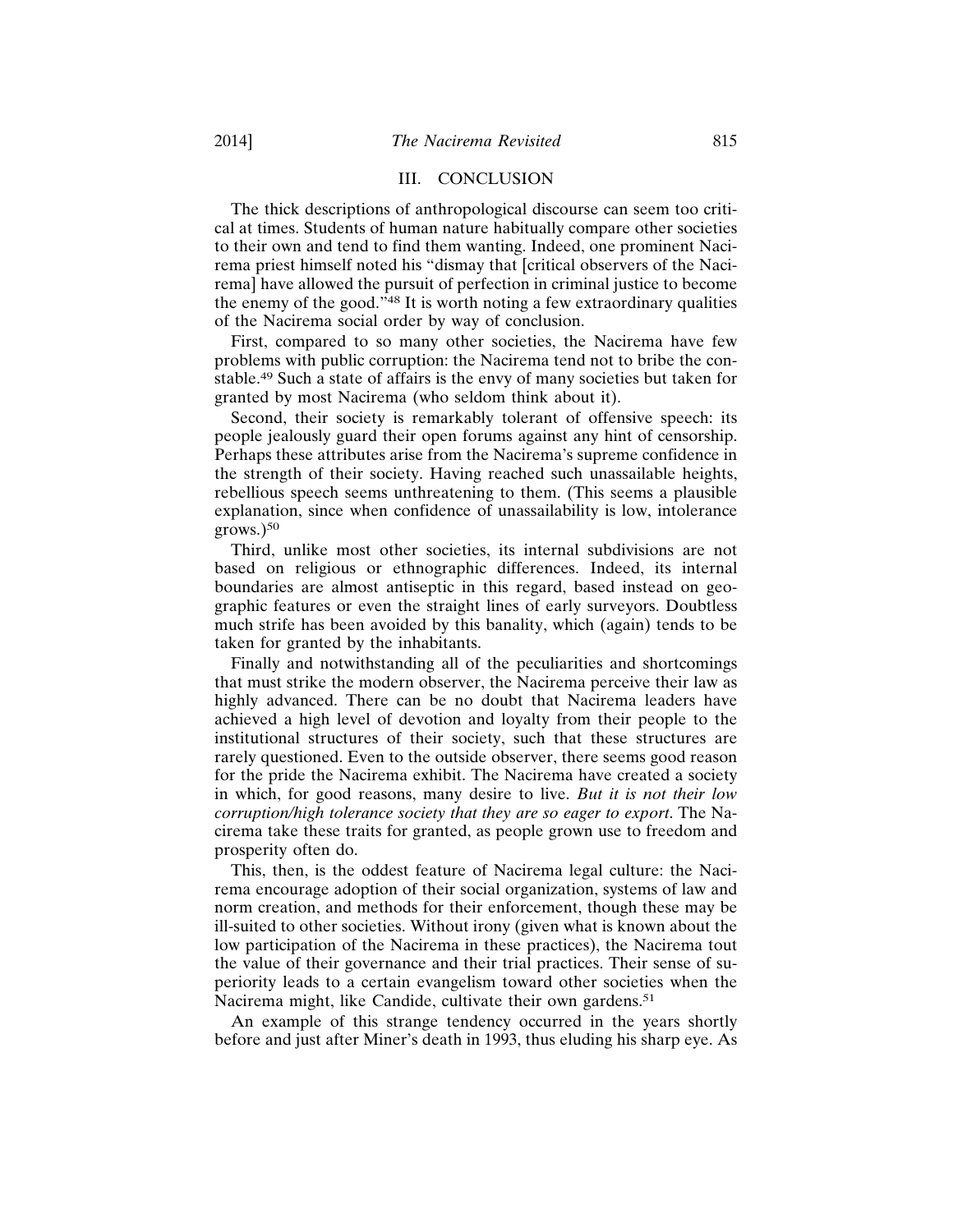is well-known, the world witnessed at that time the collapse of the Soviet Union and the revolutionary freedom of the peoples of what was once called "the second world." <sup>52</sup> The Nacirema were not of that world and little understood it, although they failed as much as anyone in the "first" and "third" worlds to avoid the Cold War's proxy conflicts and ideological struggles. Miner would have viewed the reaction of the Nacirema to these events with keen anthropological interest. For with a missionary zeal, the Nacirema perceived a role for their society as a guiding light to Central and Eastern European peoples desperate to reorient themselves toward a rule of law that had been lost to some countries for fifty years or more, and in some realms seemed never to have been known at all.

Nacirema efforts, both public and private, delivered their accumulated wisdom and experience to the countries emerging from the Warsaw Pact.<sup>53</sup> *Prêt–à–porter* drafts of statutes on a host of subjects were sent to freshly elected legislatures. A cottage industry arose to provide training in trial techniques, judicial ethics, and other skills and education.<sup>54</sup>

From our perspective of dispassionate remove, it remains puzzling why the Nacirema not only expected these liminal social orders to be particularly receptive to such legal transplants, but fully expected the seeds that they planted to flourish in foreign soils. Some did in some places. Often, however, these efforts overlooked pre-existing legal traditions, histories, and cultures, which substantially reduced the fruit they bore. To be sure, the best Nacirema efforts in this regard exhibited a greater self-awareness that modulated the risks inherent in such prideful assertiveness. But the tendency remains noteworthy.

More study is warranted of this interesting impulse of the Nacirema, which seems driven in equal measures by idealism and self-preservation. In an increasingly interconnected world, what role should societies like the Nacirema play in such liminal and transitory periods of state-building? The Nacirema have grown secure in the conclusion that the design of their society ought to serve as a model for others. There is certainly great beauty in their garden, but weeds grow there too. We should recall the cautionary words with which Miner himself began his classic study: "The anthropologist has become so familiar with the diversity of ways in which different peoples behave in similar situations that he is not apt to be surprised by even the most exotic customs."<sup>55</sup>

#### **NOTES**

<sup>\*</sup> Professor of Law, Southern Methodist University Dedman School of Law. B.A. 1994, Yale; M.Phil. 1996, Oxford; D.Phil. 1999, Oxford; J.D. 2002, Michigan. I wish to thank William J. Bridge, Anthony J. Colangelo, LaiYee Leong, and Jenia Iontcheva Turner for their very helpful comments on an earlier draft. Of course, I remain solely responsible for the content of this essay.

<sup>1.</sup> WILLIAM SHAKESPEARE, HAMLET act 1, sc 2.

<sup>2.</sup> Horace Miner, *Body Ritual among the Nacirema*, 58 AM. ANTHROPOLOGIST 503, 503–07 (1956).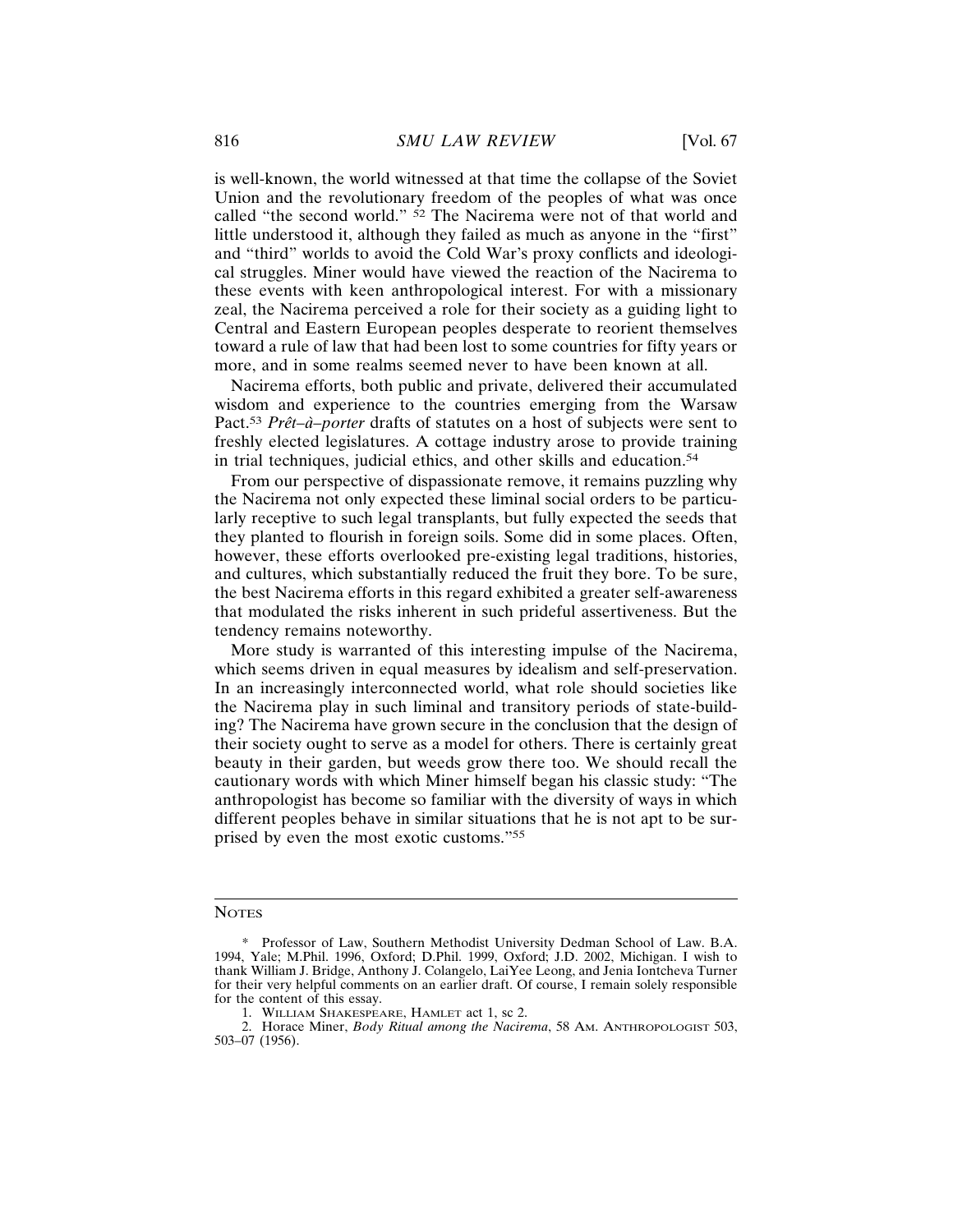3. Miner, *supra* note 2, at 503.

4. Miner, *supra* note 2, at 507 (quoting BRONISLAW MALINOWSKI, MAGIC, SCIENCE, AND RELIGION 70 (1948)).

5. Robbins Burling, *Death Notices: Horace Mitchell Miner*, ANTHROPOLOGY NEWS-LETTER, (Am. Anthropological Ass'n, Arlington, Va.), Mar. 1994, at 40.

6. *Id.*

7. Miner, supra *note 2*, at 503.

8. *See* BETTY WOOD, SLAVERY IN COLONIAL AMERICA 1619-1776 31 (2005).

9. *See id.*

10. *See* Heather A. O'Connell, *The Impact of Slavery in Racial Inequality in Poverty in the Contemporary U.S. South, 90 Social Forces 713, 713-15 (2012).* 

11. John W. Daniel, Oration at Washington and Lee University (June 28, 1883), *in* CEREMONIES CONNECTED WITH THE INAUGURATION OF THE MAUSOLEUM AND THE UN-VEILING OF THE RECUMBENT FIGURE OF GENERAL ROBERT EDWARD LEE, 32 (1883).

12. *See* ENCYCLOPEDIA OF AMERICAN INDIAN REMOVAL xiii-xiv (Daniel F. Littlefield, Jr. & James W. Parins ed., 2011).

13. John Fabian Witt, LINCOLN'S CODE: THE LAWS OF WAR IN AMERICAN HISTORY 35 (2012) (referencing writing by Thomas Jefferson about the uncivilized cruelty of British treatment of American prisoners of war in the same letters in which he boasts of the scorched earth annihilation of entire settlements of American Indians).

14. *See* H. Jefferson Powell, *The Original Understanding of Original Intent*, 98 HARV. L. REV. 885, 886 (1985).

15. Regarding slavery, *see, e.g.*, U.S. CONST. art. I, § 1, cl. 3; art. I, § 9, cl. 1; art. IV, § 2, cl. 3. Regarding the acquisition of new territory, see U.S. CONST., art. IV, § 3.

16. *See* U.S. CONST. amend. XIV.

17. U.S. CENSUS BUREAU, STATISTICAL ABSTRACT OF THE UNITED STATES: 2012 (noting participation in presidential and congressional elections between 1932 and 2010, ranging from a low of 33.1% (1998) to 62.8% (1960), but typically below 50%), *available at* https://www.census.gov/compendia/statab/2012/tables/12s0397.pdf. *Study: Americans Don't Know Much About History*, NBC Los Angeles Channel 4, (Jan. 26, 2009), http://www.nbc losangeles.com/news/local/Study-Americans-Dont-Know-About-Much-About-History .html (noting 71% failure rate on civic literacy).

18. California Democratic Party v. Jones, 530 U.S. 567, 591 n.2 (2000) (Stevens, J., dissenting).

19. VETERANS HEALTH ADMINISTRATION, MILITARY ROOTS: PRESIDENTS WHO WERE VETERANS, *available at* http://www.va.gov/health/NewsFeatures/20110221a.asp.

20. Marbury v. Madison, 5 U.S. 137 (1803); U.S. CONST. art. III, § 1 (Good Behavior Clause); *see also* Martin H. Redish, *Good Behavior, Judicial Independence, and the Foundations of American Constitutionalism*, 116 YALE L.J. 139, 139 (2006) ("It is simply unclear, on the face of it, what the provision is all about.").

21. Bush v. Gore, 531 U.S. 98 (2000); Powell v. McCormack, 395 U.S. 486 (1969).

22. *See, e.g.*, cases preceding and following Brown v. Board of Educ. of Topeka, Kan., 349 U.S. 294 (1955).

23. Consider this repetitive series of opinions about laws criminalizing vagrancy: Shuttlesworth v. City of Birmingham, 382 U.S. 87, 91 (1965); Papachristou v. City of Jacksonville, 405 U.S. 156, 171 (1972); Kolender v. Lawson, 461 U.S. 352, 358, 360 (1983); City of Chicago v. Morales, 527 U.S. 41, 58–59 (1999). With the arrival of Desertrain v. Los Angeles,754 F.3d 1147 (9th Cir. 2014), it seems only a matter of time before the issue returns again to the Supreme Court.

24. U.S. CONST. amend. VI.

25. U.S. CONST. amend. IV.

26. Miranda v. Arizona, 384 U.S. 436 (1966); Dickerson v. U.S., 530 U.S. 428 (2000).

27. Yale Kamisar, *Equal Justice in the Gatehouses and Mansions of American Criminal Procedure*, *in* CRIMINAL JUSTICE IN OUR TIME 1 (A. E. Dick Howard ed., 1965).

28. William J. Stuntz, *The Pathological Politics of Criminal Law*, 100 MICH. L. REV. 505, 514–19 (2001). In the City of Dallas, as in many other municipalities, it is an offense to "doze[ ] in a street, alley, park, or other public place," Dallas, Tex., Code of Ordinances § 31-13(a)(1) (2014). A fine and costs totaling  $$146.00$  is assessed for dozing (unless slumber occurs in a school zone, in which case an additional \$25.00 fee is added), *see* http://www .dallascityhall.com/courts/pdfs/CourtFinesList.pdf. Dozing, at least in Dallas, is a strict liability offense, *see* Dallas, Tex., Code of Ordinances § 1-5.1(a) (2014). It is unclear whether the crime may be committed while incarcerated in a Dallas jail.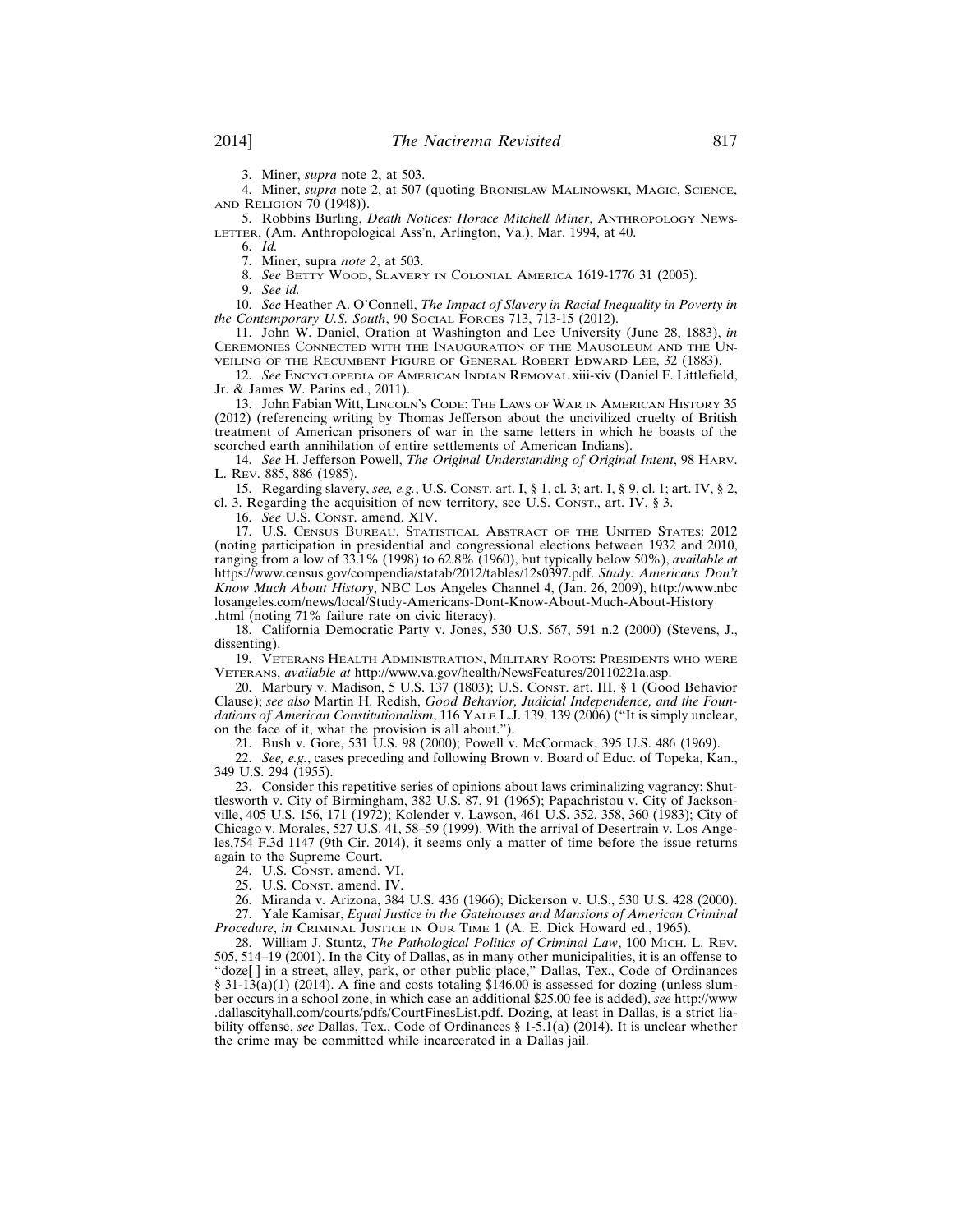29. Robert H. Jackson, *The Federal Prosecutor*, 31 AM. INST. CRIM. L. & CRIMINOL-OGY 3, 5 (1940–41).

30. Stuntz, *supra* note 28, at 507.

31. Whren v. U.S., 517 U.S. 806 (1996).

32. Gerard E. Lynch, *Our Administrative System of Criminal Justice*, 66 FORDHAM L. REV. 2117, 2117–18 (1998) ("The conventional wisdom among U.S. lawyers tends to glorify the American system, which is claimed to be more protective of liberty, more democratic, and less dominated by agents of the government establishment than the civil law tradition, thanks to the role of the lay jury, the formal equality between the representatives of the government and of the defendant, and the 'neutral' independence of the judiciary . . . The typical criminal procedure course in an American law school describes—albeit in greater detail—a process that students essentially recognize from their high school civics courses.").

33. Jed S. Rakoff, *Why Innocent People Plead Guilty*, THE NEW YORK REVIEW OF BOOKS (Nov. 20, 2014), *available at* http://www.nybooks.com/articles/archives/2014/nov/20/ why-innocent-people-plead-guilty/?insrc=toc (reporting that "[i]n 2013, while 8 percent of all federal criminal charges were dismissed (either because of a mistake in fact or law or because the defendant had decided to cooperate), more than 97 percent of the remainder were resolved through plea bargains, and fewer than 3 percent went to trial."). The criminal justice systems run by the different states produce similar statistics. *Id.*

34. Lynch, *supra* note 32, at 2121.

35. *Id.* at 2123.

36. *Id.* at 2123.

37. *Id.* ("It is true that guilty pleas are often entered by frightened, powerless defendants on the advice of over-worked or under-qualified appointed defense lawyers, under the threat of lengthy prison sentences if convicted at trial, facing pre-trial detention that may itself—even if the defendant is ultimately acquitted—exceed the sentence being offered as part of the plea bargain, in cases that may have received as little attention from equally over-worked or under-qualified prosecutors.").

38. Rakoff, *supra* note 33.

39. Learned Hand, 75th Anniversary Address to the Legal Aid Society of New York (Feb. 16, 1951) ("If we are to keep our democracy there must be one commandment: Thou shalt not ration justice."), *cited in* Bruce A. Green, *Judicial Rationalizations for Rationing Justice: How Sixth Amendment Doctrine Undermines Reform*, 70 FORDHAM L. REV. 1729, 1729 n.3 (2002).

40. Rakoff, *supra* note 33 ("Reflecting, perhaps, the religious origins of our country, Americans are notoriously prone to making moral judgments. Often this serves salutary purposes; but a by-product of this moralizing tendency is a punitiveness that I think is not likely to change in the near future. Indeed, on those occasions when Americans read that someone accused of a very serious crime has been permitted to plea bargain to a considerably reduced offense, their typical reaction is one of suspicion or outrage, and sometimes not without reason. Rarely, however, do they contemplate the possibility that the defendant may be totally innocent of any charge but is being coerced into pleading to a lesser offense because the consequences of going to trial and losing are too severe to take the risk<sup>"</sup>).

41. Adam Liptak, *U.S. prison population dwarfs that of other nations*, N.Y. TIMES, Apr. 23, 2008.

42. *Compare* Chief Justice John Roberts, 2013 YEAR-END REPORT ON THE FEDERAL JUDICIARY 7 (Dec. 31, 2013) ("On December 5, 2013, the Judicial Conference appealed to Congress to approve an appropriation of \$7.04 billion for the Judiciary for fiscal year 2014. The Conference calculated this amount, which again is less than two-tenths of one percent of total federal outlays, as needed for the federal courts to operate successfully.") *and* U.S. DEPARTMENT OF JUSTICE, FEDERAL BUREAU OF PRISONS FY 2014 BUDGET REQUEST AT A GLANCE (2014), *available at* http://www.justice.gov/jmd/2014summary/pdf/bop.pdf. (referencing \$6.936 billion).

43. *See, e.g.*, Al Nashiri v. Poland, App. No. 28761/11 (Eur. Ct. H.R. July 24, 2014).

44. *See, e.g.*, El-Masri v. Tenet, 437 F. Supp. 2d 530 (E.D. Va. 2006), Arar v. Ashcroft, 585 F.3d 559 (2d Cir. 2009), Meshal v. Higgenbotham, 1:09-2178 (D.D.C. June 13, 2014), and the voluminous, multi-jurisdictional litigation concerning Jose Padilla.

45. Ex parte Merryman, 17 F. Cas. 144 (1861); Ex parte Milligan, 71 U.S. 2 (1866); *see also* Ex parte Quirin, 317 U.S. 1 (1942).